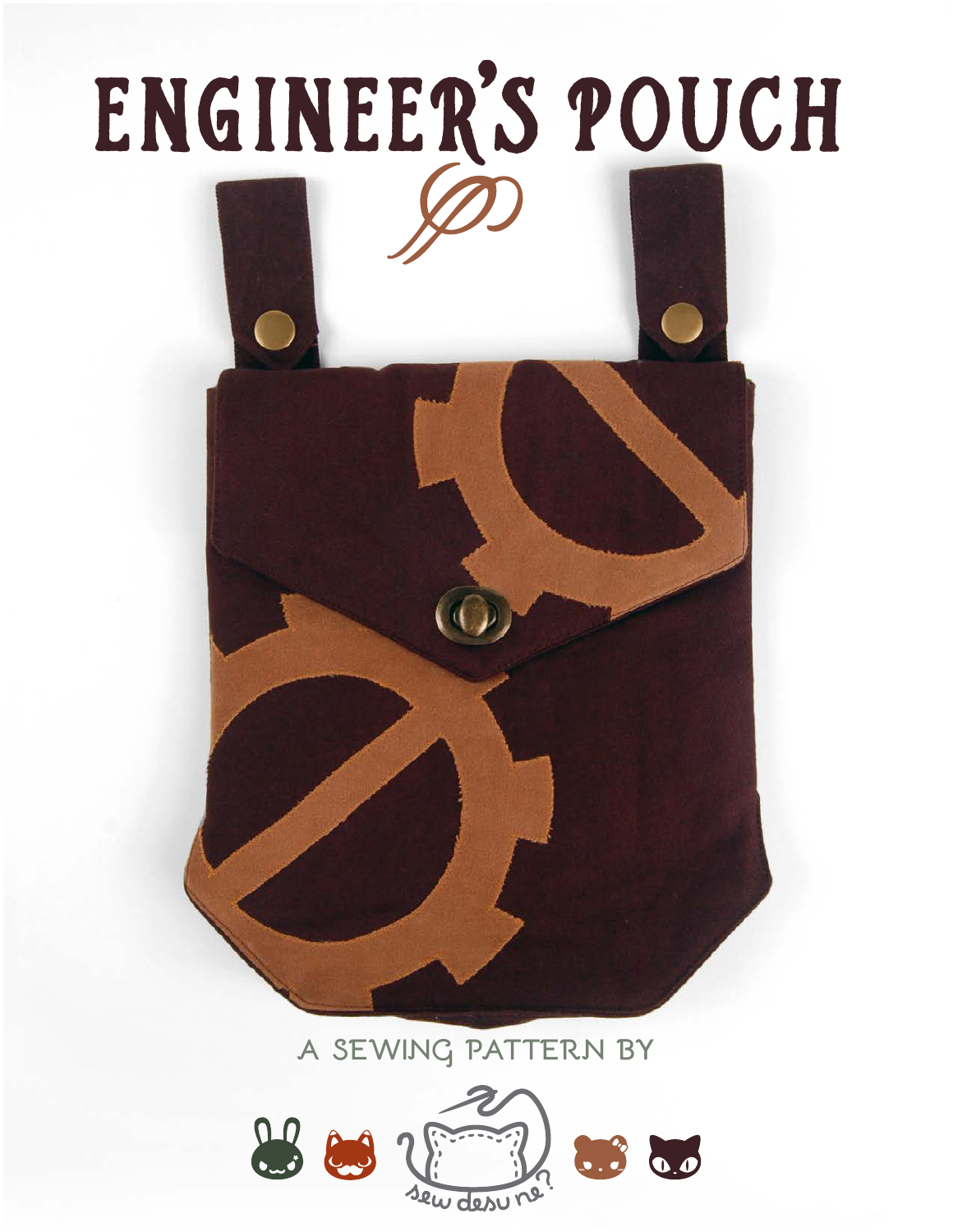

This pouch is a steampunk-inspired project, something that would be a great accessory with any steampunk outfit. It snaps onto one's belt, and includes a turnlock closure. It also features optional gear applique motifs, and has a bit of depth from a gusset sewn into the bottom.

#### $D$ IFFICULTY:  $\Box$  $\Box$

It's a small, straightforward project, but the gusset and turn-lock might give newbies a bit of trouble.

makes:

one pouch that is 8" wide, 9" tall, and 2" deep

## **materials & tools**

| . 1/3 yd. of medium to heavyweight         |                                                  | • Matching sewing thread              |
|--------------------------------------------|--------------------------------------------------|---------------------------------------|
| fabric for main pouch (denim or            |                                                  | · Basic sewing tools (sewing machine, |
| canvas would be perfect - I used           |                                                  | scissors, iron, needles, pins, fabric |
| interfaced twill)                          |                                                  | marker, seam ripper)                  |
| · 1/3 yd. of lightweight fabric for lining |                                                  |                                       |
| (I used quilting cotton)                   |                                                  |                                       |
| · I" turn-lock closure                     |                                                  |                                       |
| · Two 1/2" metal snaps                     |                                                  |                                       |
| · Appliqué supplies:                       |                                                  |                                       |
|                                            | · 8" x 15" scrap of appliqué fabric              |                                       |
|                                            | for gears (cotton, felt, or flannel              |                                       |
| would work fine)                           |                                                  |                                       |
|                                            | $\cdot$ 8" $\times$ 15" scrap of light or heavy- |                                       |
| weight fusible web                         |                                                  |                                       |
|                                            |                                                  |                                       |
|                                            |                                                  |                                       |
|                                            |                                                  |                                       |

#### **before you begin:**

- **1.** Print out the project pattern, pages  $11-1/1$
- **2.** Assemble the printed pattern pieces
- **3.** Lay out the pattern pieces on your fabric and cut them out
- **4.** Mark the fabric pieces with the guidelines from the pattern

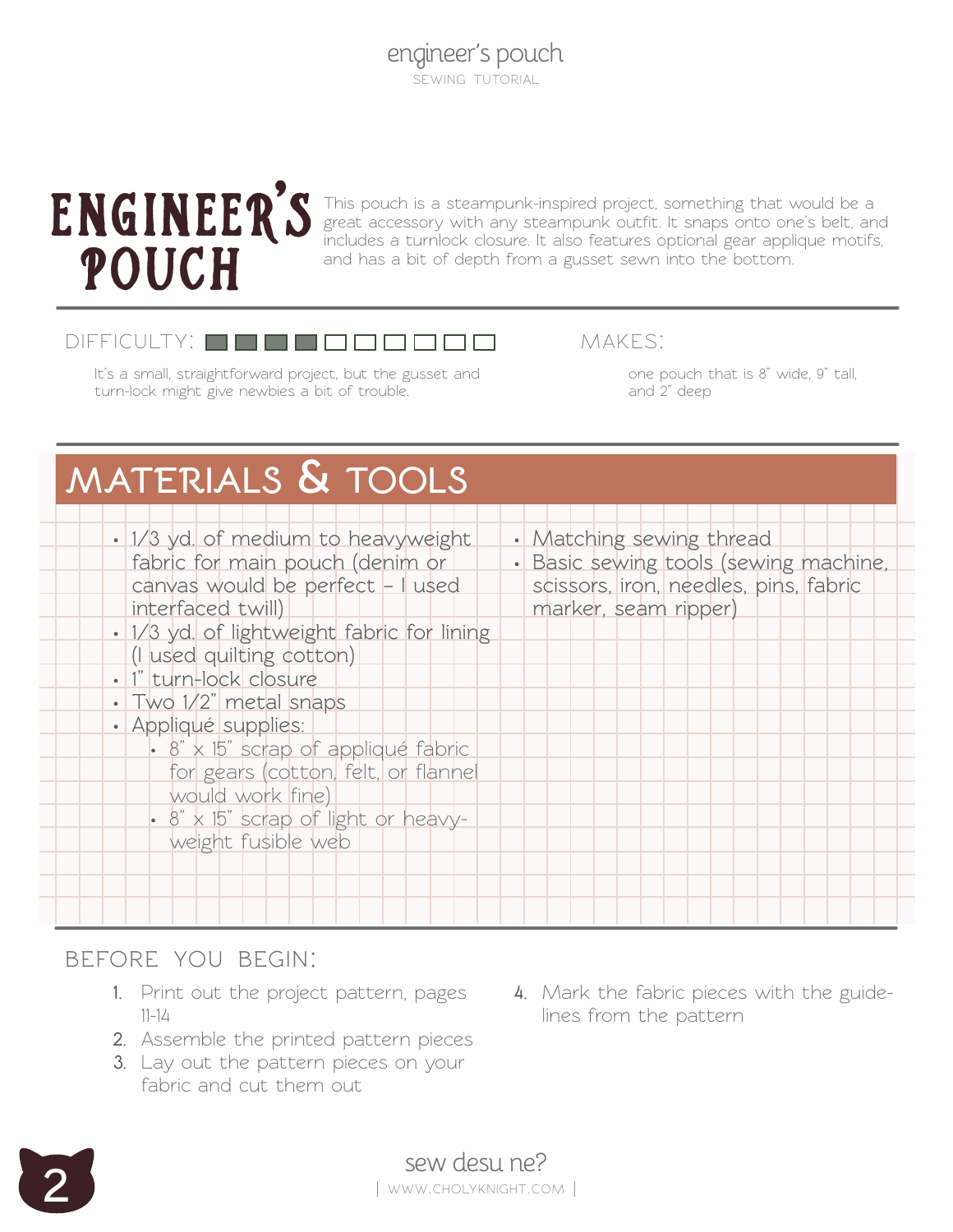

First up is appliquéing the gears on the pouch and flap. I ironed them in place with lightweight fusible web and sewed them with a zigzag stitch around the edges according to the pattern guidelines, but you could also use heavyweight fusible web and skip the sewing altogether. First up is appliquéir<br>the gears on the po<br>and flap. I ironed the<br>in place with lightweig<br>fusible web and sewed t<br>with a zigzag stitch aroun<br>edges according to the pa<br>guidelines, but you could a<br>he sewing altogether.<br>After

After this, trim off the excess appliqué fabric that's hanging over the edge.



If your fabric is a little flimsy like mine, this is where you'll want to fuse the interfacing to the back.

I opted for some fusible quilt batting to get the stability I I wanted. I trimmed off the seam

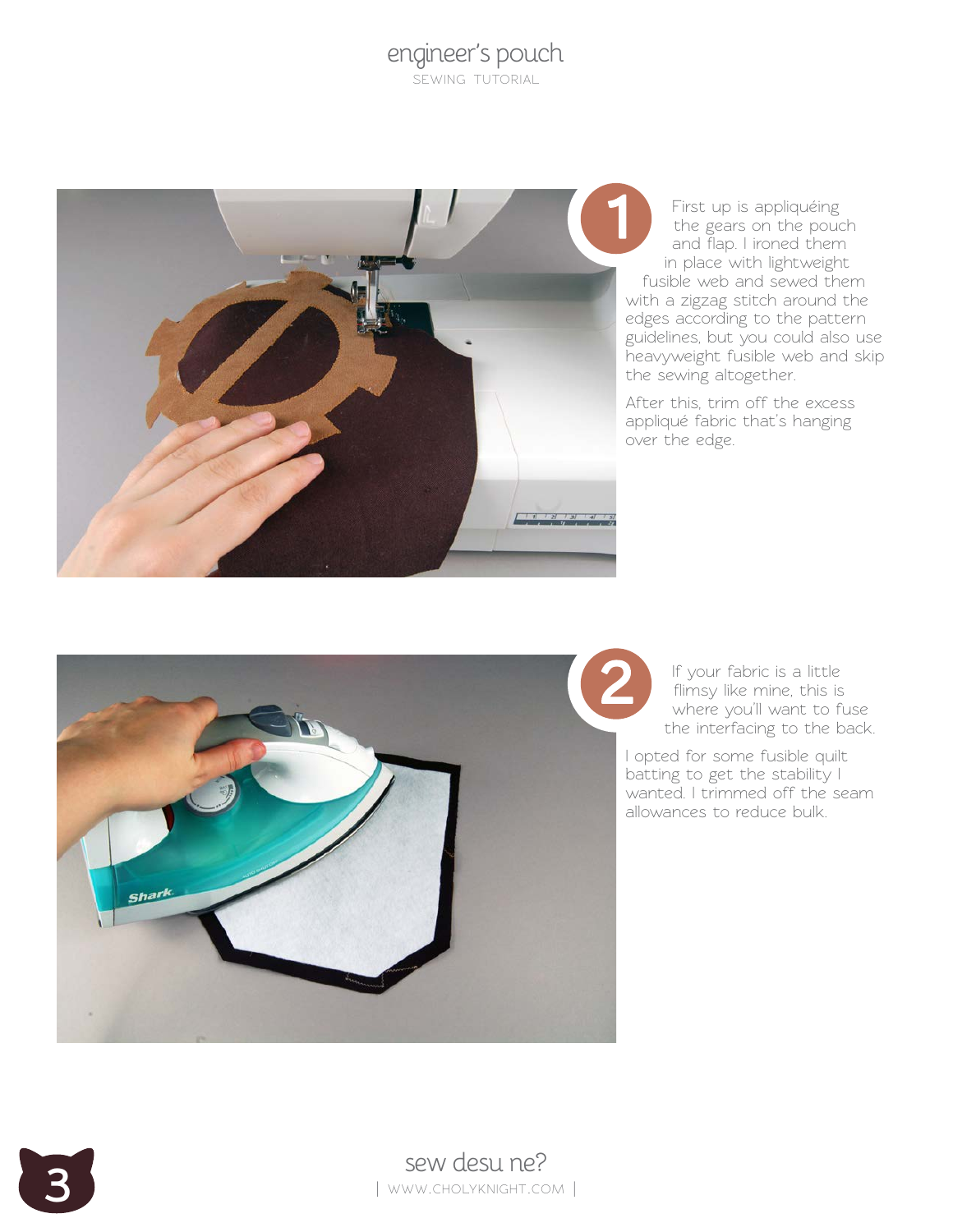Next is to sew the gusset along the bottom of the pouch. Line up one long side of the gusset along the bottom of the pouch piece. Start sewing at the circle markings along the gusset pieces to make sewing up the other side much easier. Match up the square markings at the upper corners while at the bottom corners you'll need to pivot the gusset fabric. With all this in mind, you should be able to fit the gusset piece along the bottom edge of the pouch as the photo shows.



When you've finished that seam, it looks much better for the finished product to give it some definition. Trim the seam allowances at the corners and turn the fabric right side out. Give the seam a good press, then edge stitch along the seam from the right side so it stands out nicely.

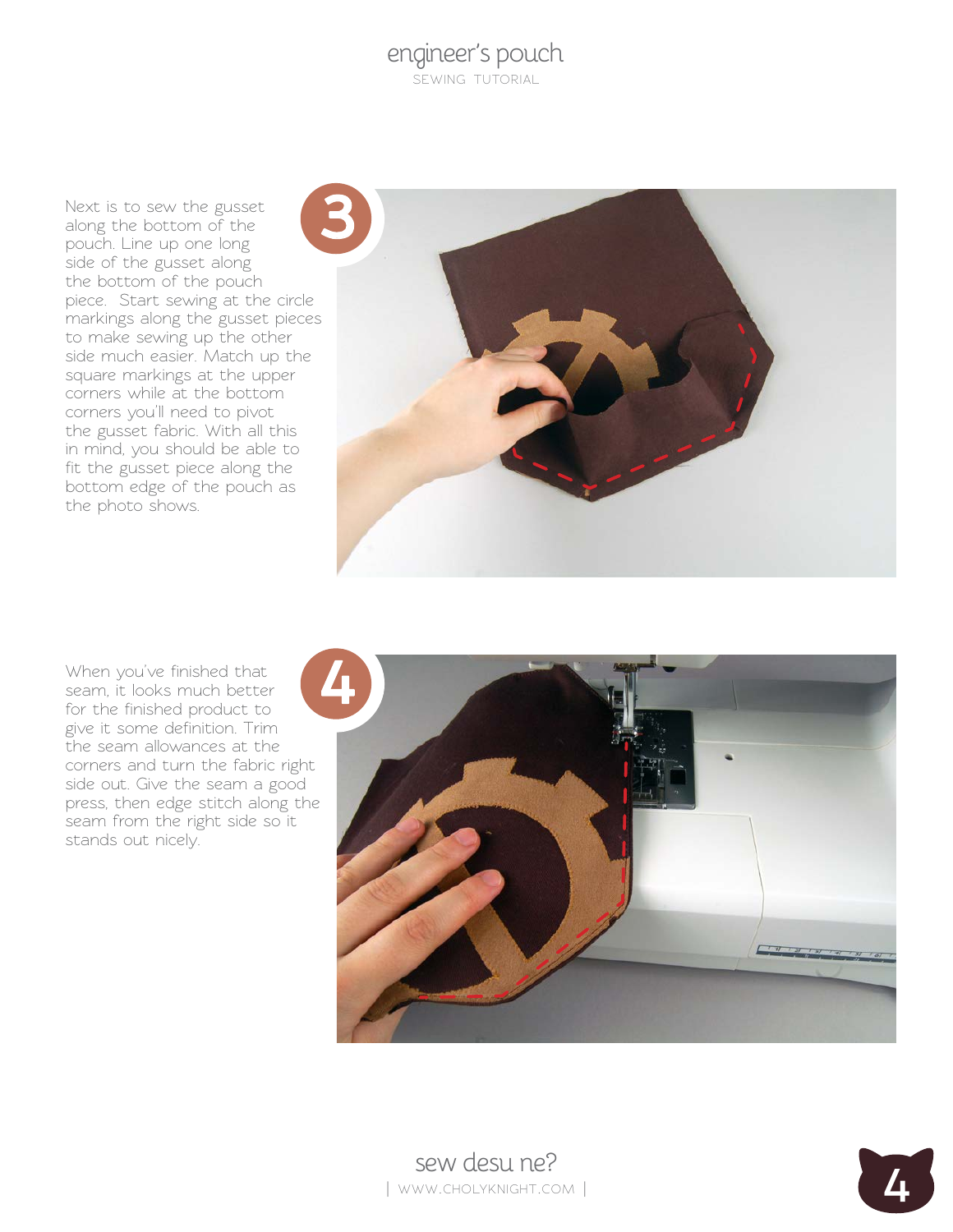

Now go back and repeat steps 2 and 3 with the other pouch piece and the remaining side of the pouch gusset. When you finish it should look something like this. The bottom gusset tucks nicely in between the front and back of the pouch, popping out just when it gets full.



With the bottom of the pouch all complete, you can move onto the sides. Simply line up the side edges with right sides together and sew up until you get to the corner where the gusset starts, making a neat little Y-seam. At this point you'll want to go back and repeat steps 2, 4, and 5 for the lining pieces, remembering to leave an opening in the side of the lining during step 5 so you can turn the pouch right side out later.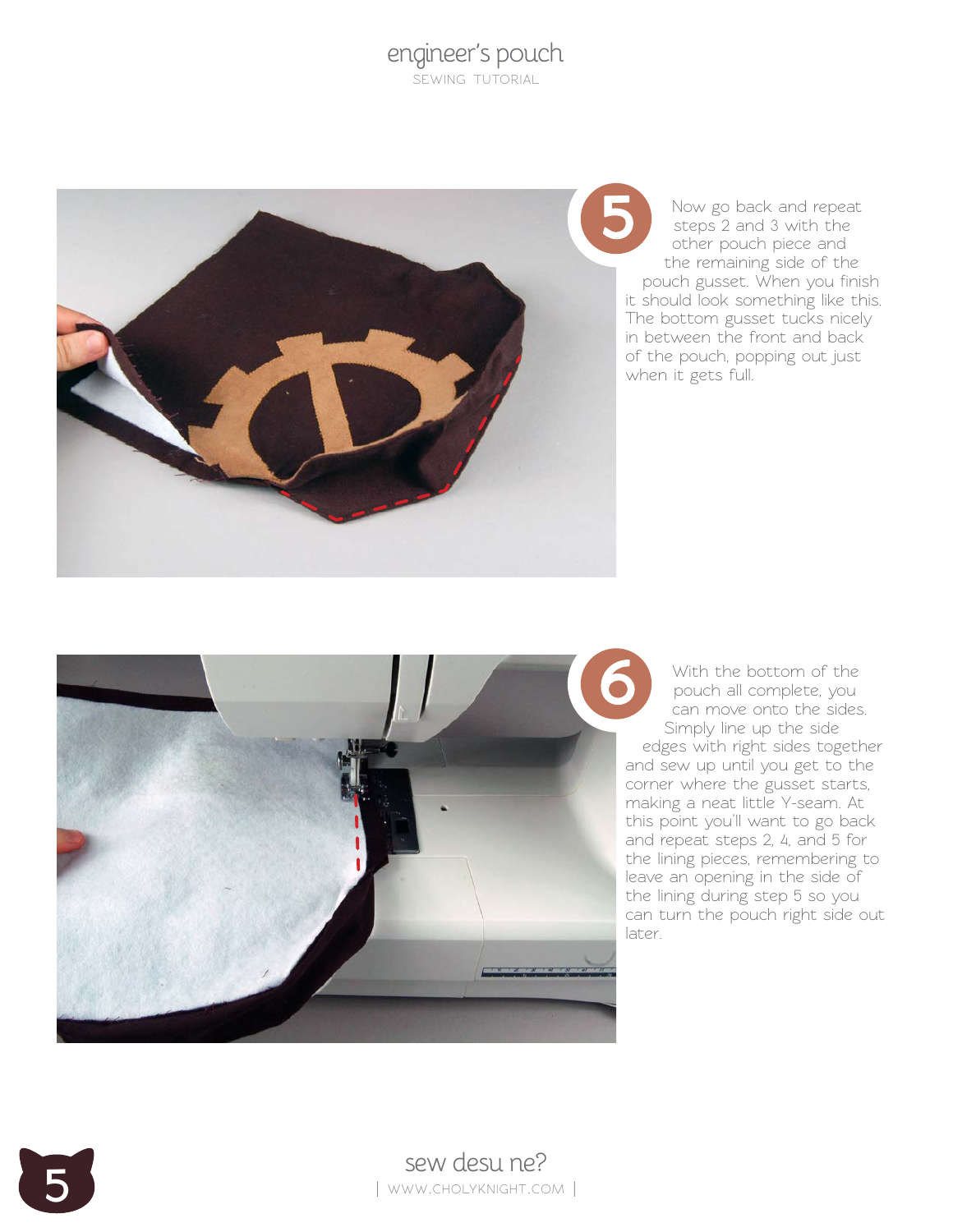Next up is the flap :D As you can see, I fused some fleece interfacing to one of my flap pieces, but that's completely up to you. To get the flap done, simply layer the two pieces together with right sides facing and sew them along the sides and bottom, leaving the top straight edge free for turning the flap right side out. Then, trim the seam allowances, turn the flap right side out, and iron it nice and flat.



I did a little edge stitch around the bottom edge of my flap so it stays looking crisp ^-^



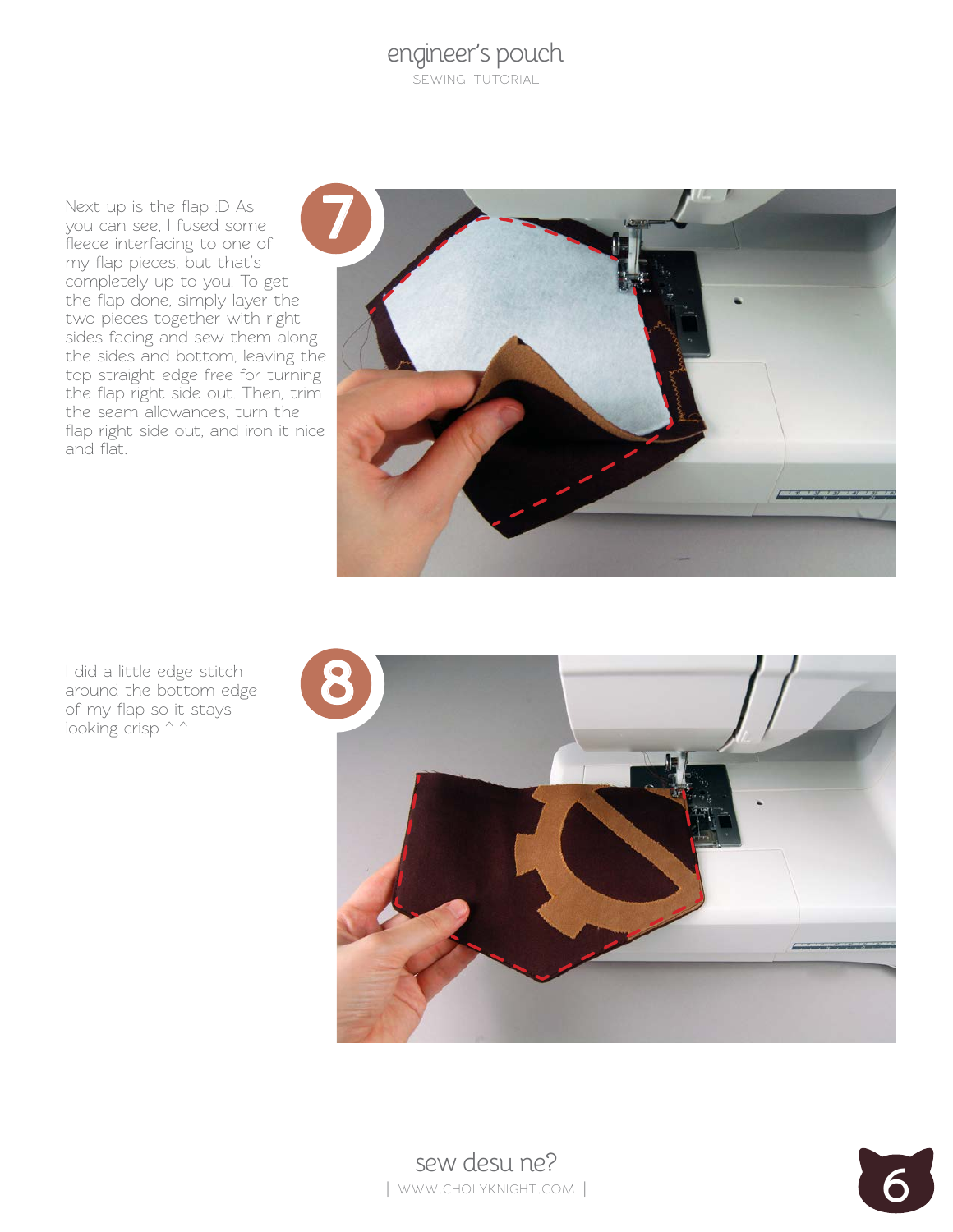

Next I did the straps, which are very straightforward. Simply fold them in half with right sides together and sew down one edge and along the pointed end. Leave the straight end open for turning the strap right side out. Then you'll want to trim the seam allowances, turn the strap right side out, and press it flat.



Once again, I did a little edge stitch around the turned edge of my strap so it looks pretty :D



**7** sew desu ne?<br>
I www.cholyknight.co | www.cholyknight.com |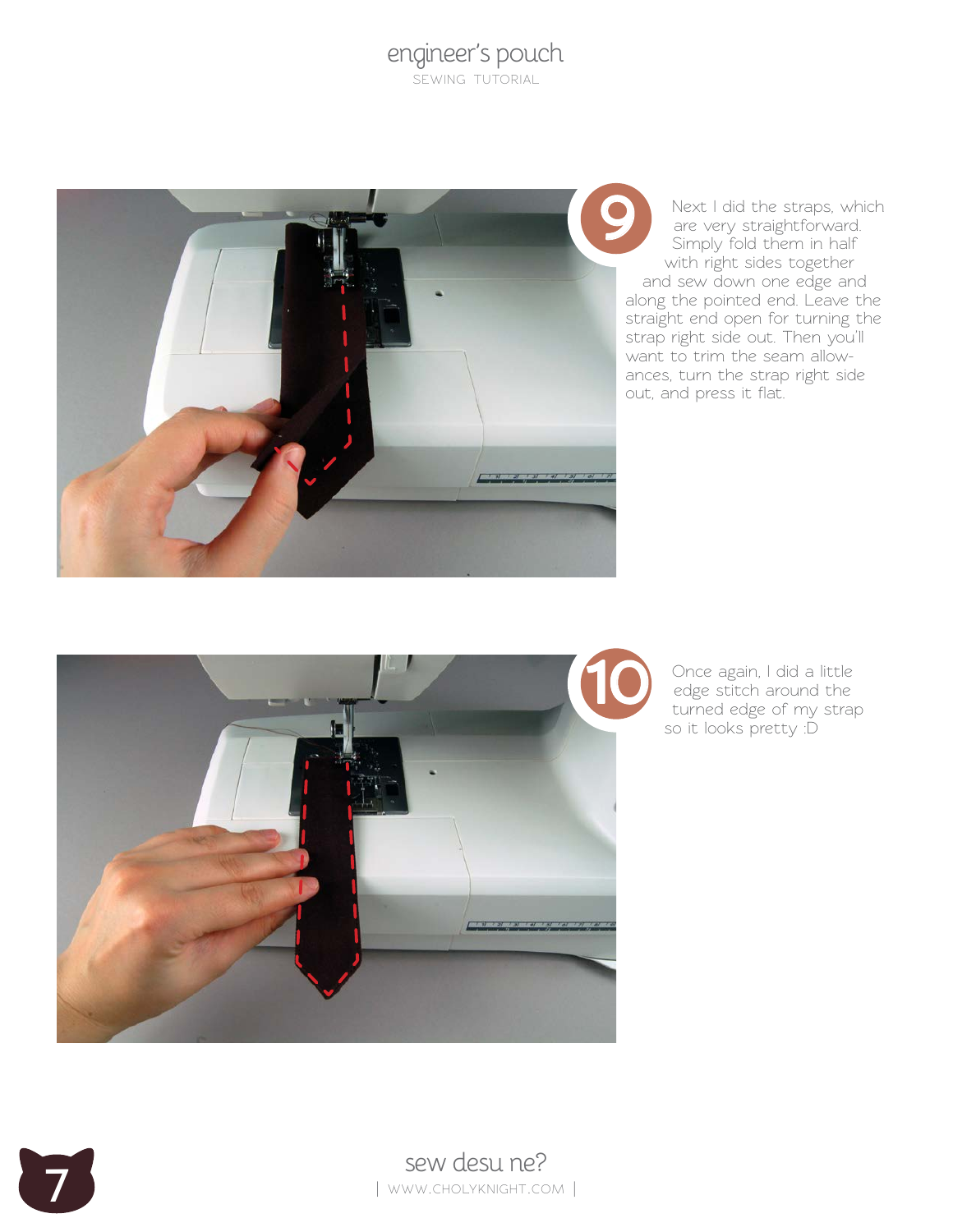With your flap and straps done, you can now baste them to the top edge of your pouch. You'll want to start with the straps – baste the raw end to the top edge of the pouch back piece where the pattern guidelines indicate.



With all the extra stuff basted on, you can then sew the top seam of your pouch. Nestle your main pouch into the pouch lining with right sides facing and line up the top raw edge. Then sew all the way around the perimeter so the opening is all joined up like in the photo.



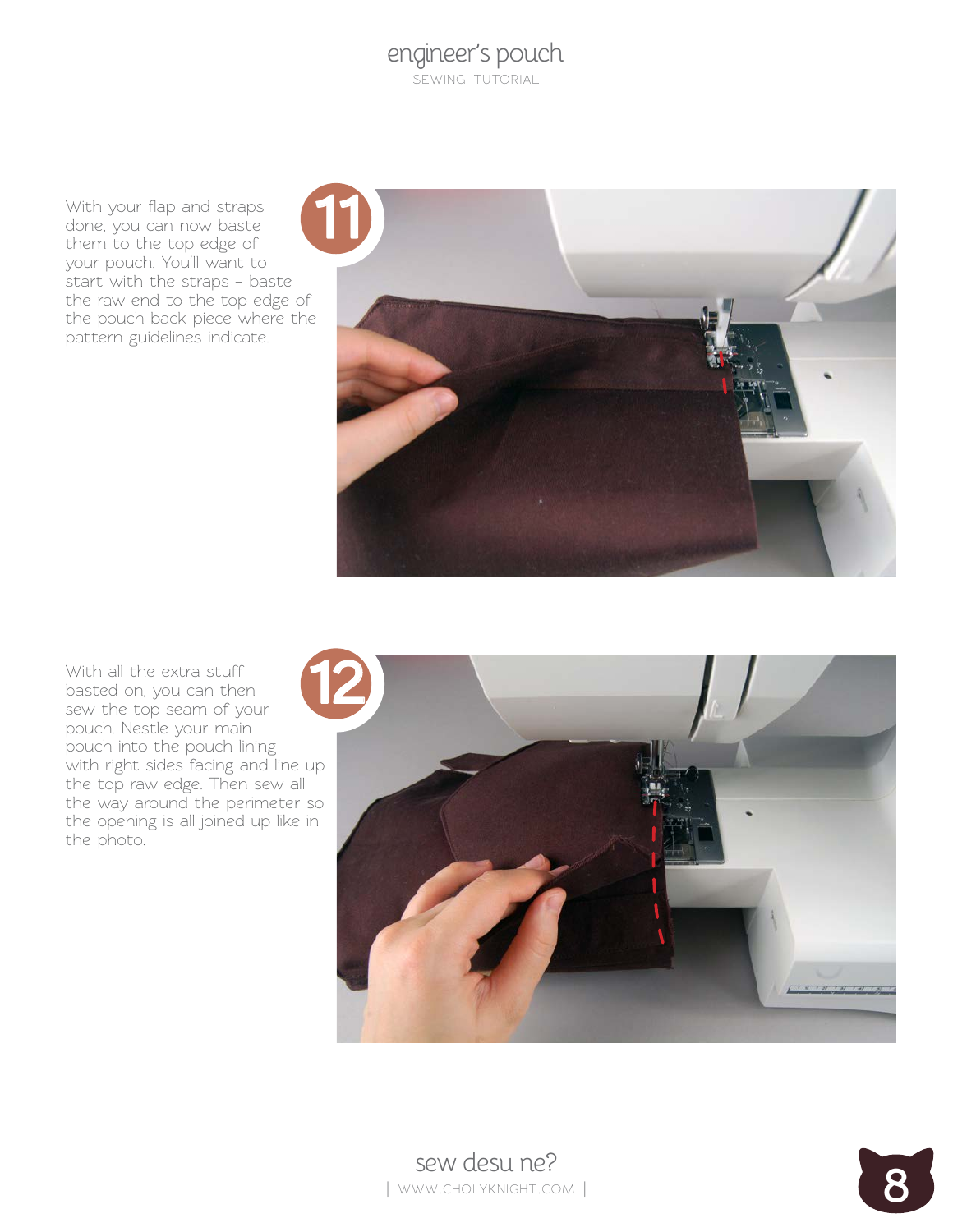

With all the extra stuff basted on, you can then sew the top seam of your pouch. Nestle your main pouch into the pouch lining with right sides facing and line up the top raw edge. Then sew all the way around the perimeter so the opening is all joined up like in the photo.



Turn your pouch right side out from the opening in the side of your lining and press the top seam nice and flat. To keep it looking crisp and neat, I edge stitched along that top seam. Be sure to open out the straps and flap so they don't get in the way as you do your topstitching.

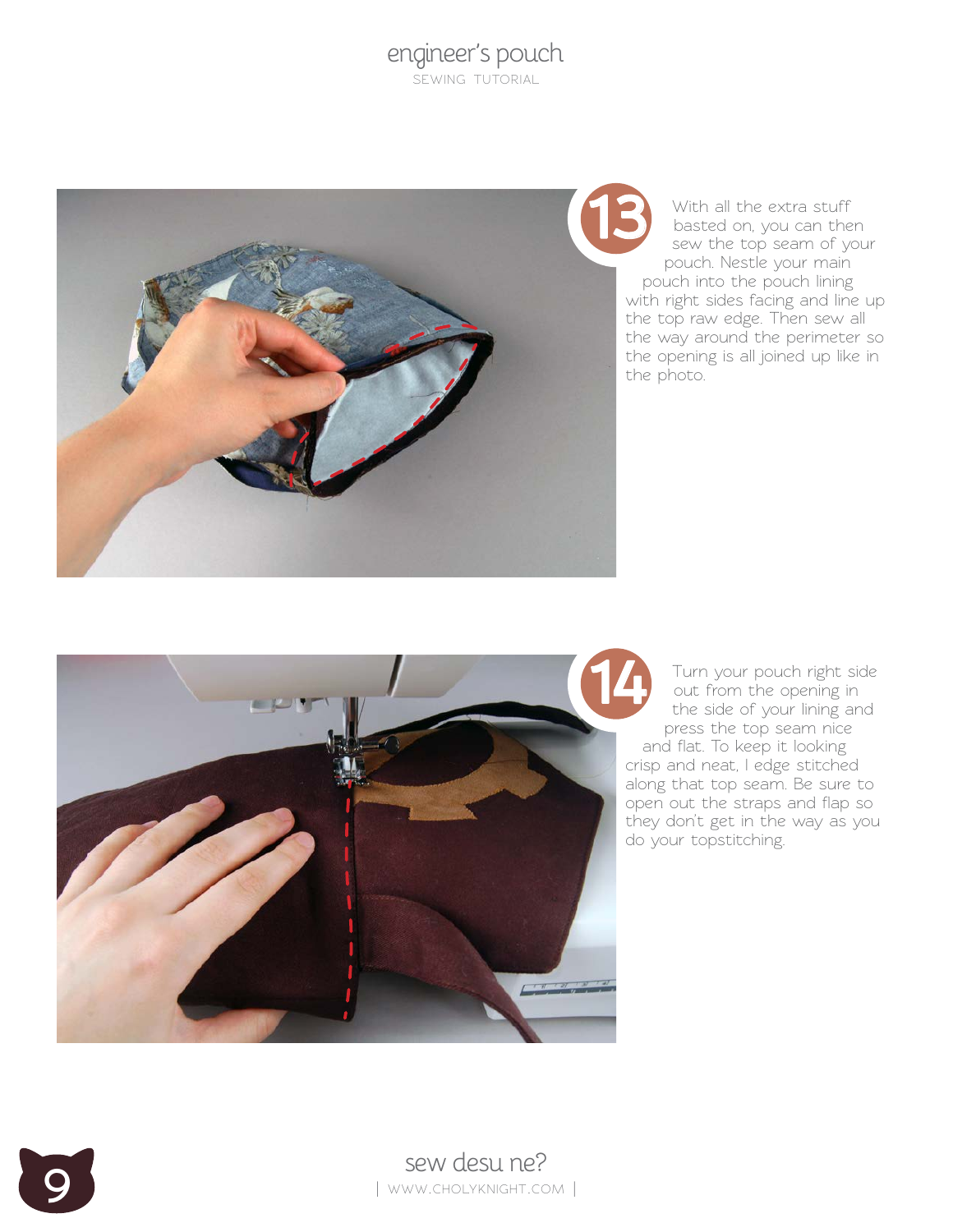Your pouch is now pretty much done! All that's left is to add the hardware. First up is the turn-lock closure. Install the lock part of the turn-lock on the pouch front according to the pattern guidelines, then install the opening on the flap.



Lastly you can install the snaps on the strap parts ^-^ To get the right placement, you'll want to install the socket end on the bottom front of the straps, the prong on the top front, and the cap part of the snap on the top back of the straps. This will ensure that your straps fold over and snap together correctly with the cap facing outward. Now go suit up with your tools because YOU'RE DONE!





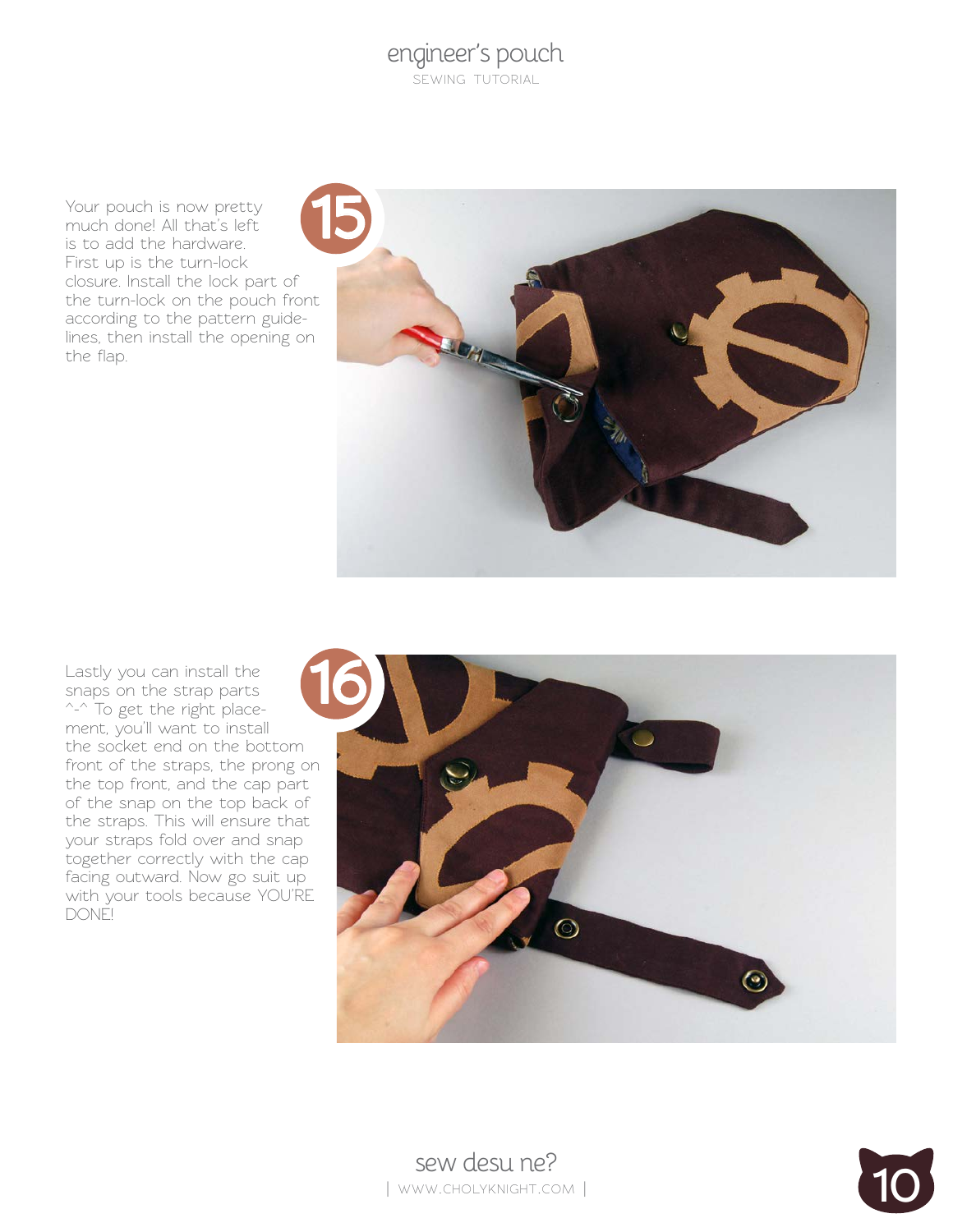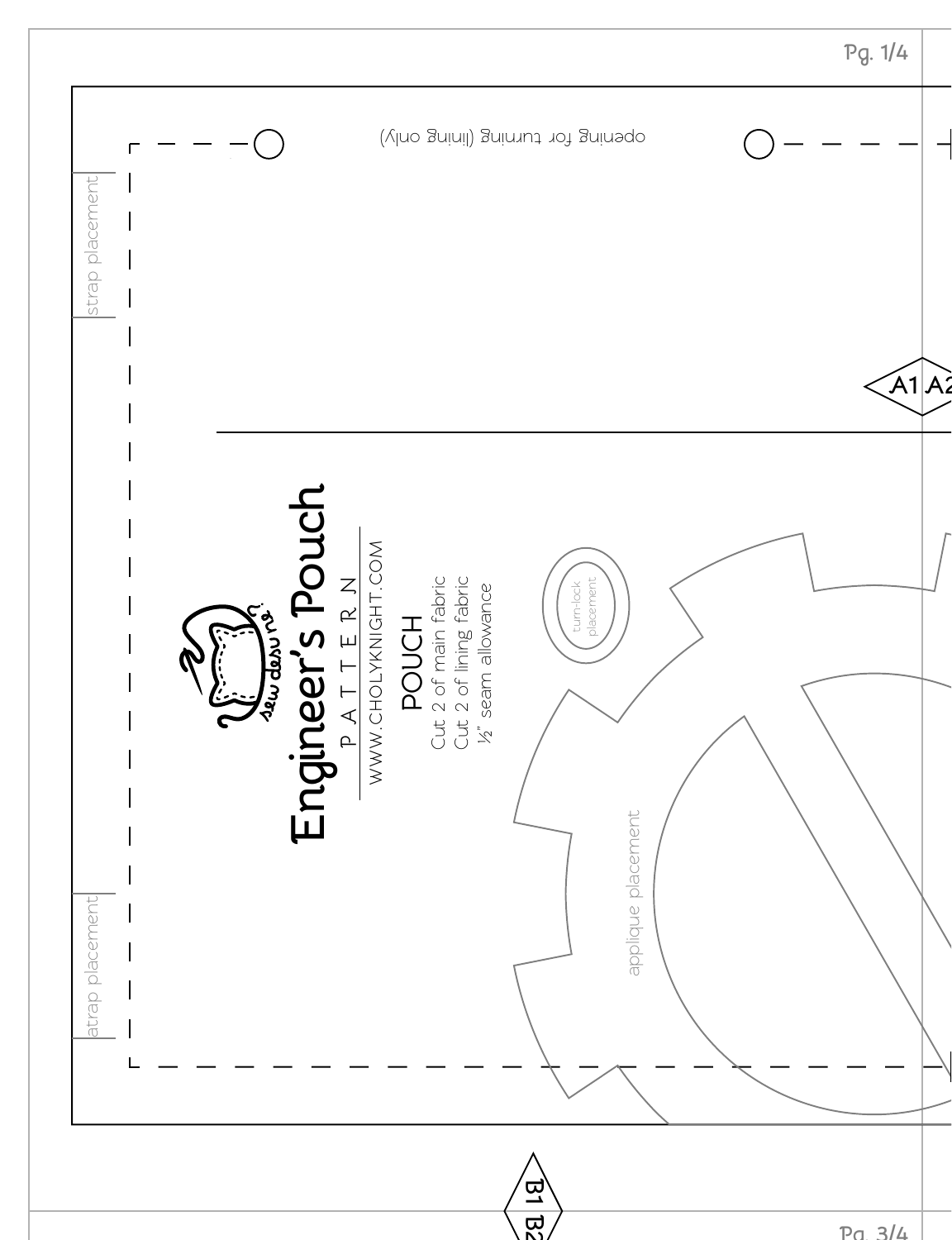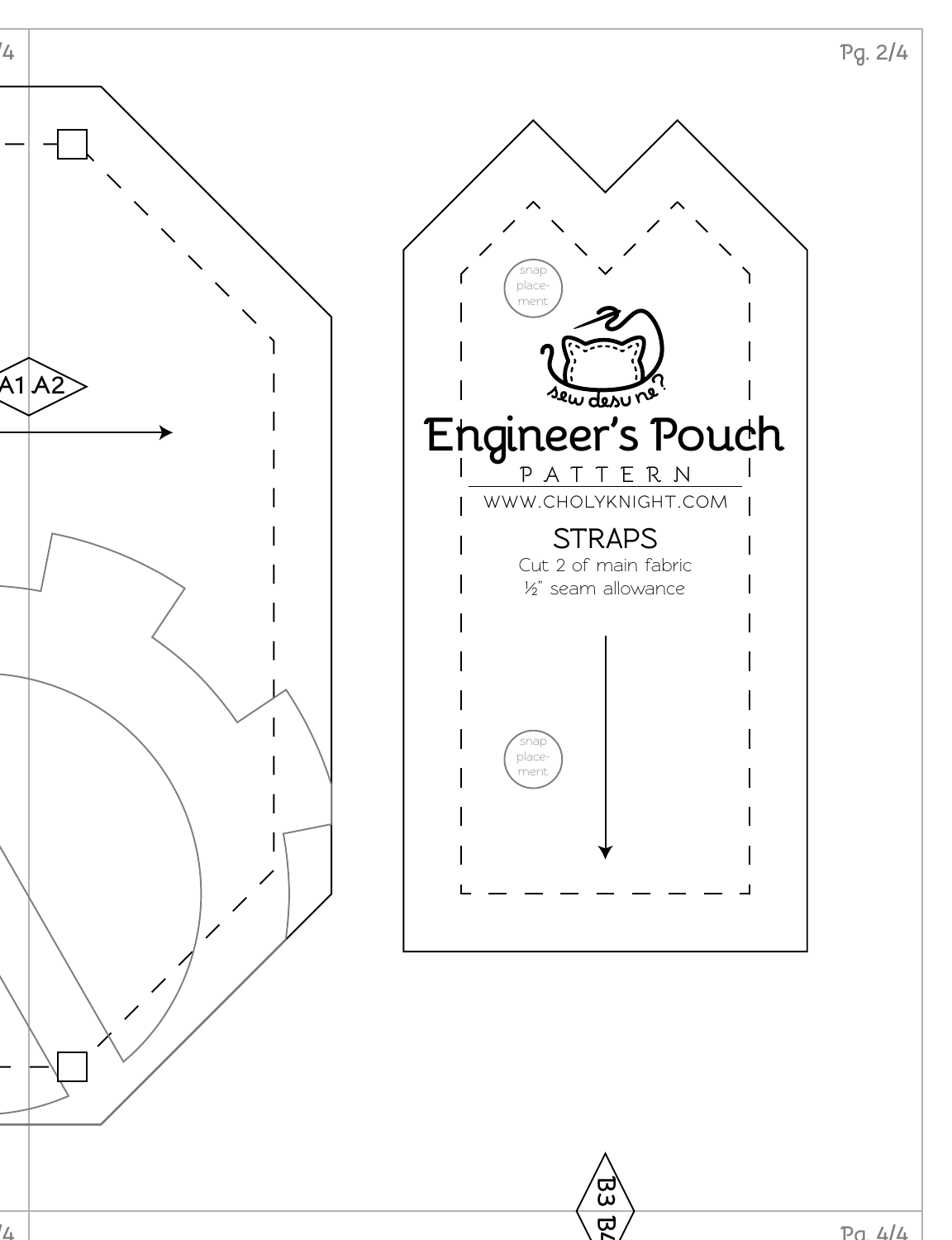